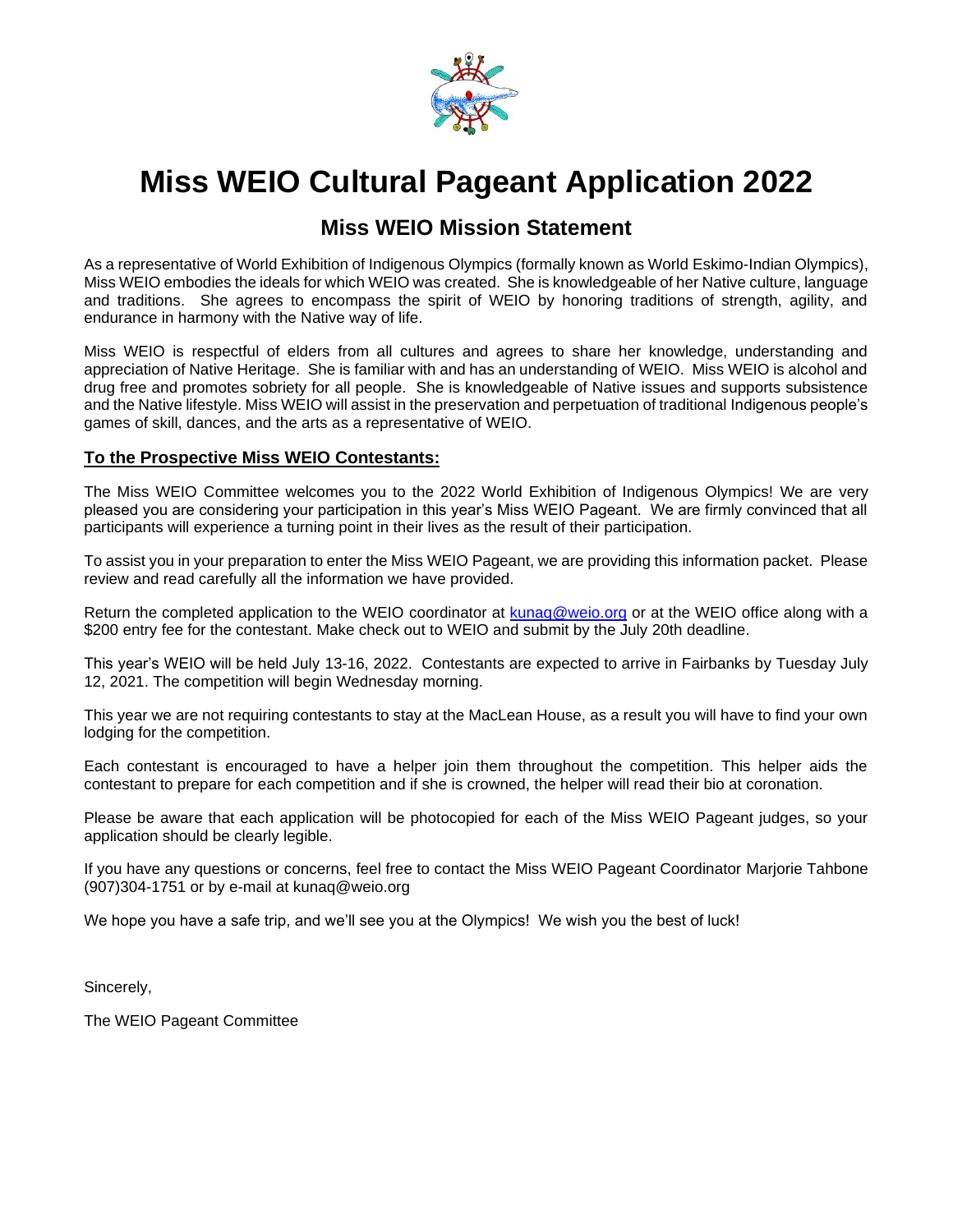## **Duties of Miss WEIO**

After her coronation, deliver an acceptance speech to be followed by a walk around the arena to acknowledge her new role as Miss WEIO.

Present medals to Olympians following the final pageant events.

Deliver welcome speeches to the audience and participants.

Attend functions representing WEIO as Miss WEIO when invited by other organizations or asked by the Pageant Committee.

Periodically report to the WEIO Board regarding all public functions attended as Miss WEIO.

If convenient and applicable, attend all WEIO Board meetings.

At the end of her reign deliver a farewell speech and walk around the arena as a gesture of gratitude to WEIO.

## **Eligibility Requirements**

- Must be at least one-sixteenth (1/16) Alaska Native, Native American, U.S. Pacific Islander, Canadian First Nations, Indigenous Greenlandic or Indigenous Siberian. Must be at least eighteen (18) years of age and less than twenty-five (25) years of age throughout the pageant.
- Never been married or have birthed any children.
- Has acknowledged, accepted or signed a sobriety and drug-free pledge.

## **Pageant Activities**

Numerous public appearances are scheduled throughout the week for the contestants in Fairbanks to practice for the role of Miss WEIO. They have many opportunities to present themselves and share their culture with others. Contestants may compete in other WEIO events if the Pageant Schedule allow. Pageant activities will take precedence over other activities, family and friends.

## **Lodging and Meals**

Lodging will not be provided. Most meals will be provided such as at the Personal Interview and Welcome Orientation. And agenda will be given to contestants at least one week before competition so they can be prepared for what they need to do on their own.

There are rooms available at the Maclean House at the University of Alaska Fairbanks dorms. If you wish to stay there, please e-mail the Miss WEIO pageant coordinator at kunag@weio.org to get a room.

## **Prizes**

Miss WEIO will receive a \$3,000 scholarship divided into two (2) increments paid to the educational institution of their choice. The first being given when an acceptance letter is provided to the WEIO Board and the second when final grades are provided to the WEIO Board. Gifts and other prizes are presented to the contestants from local Alaskan Artists and businesses.

## **Judging**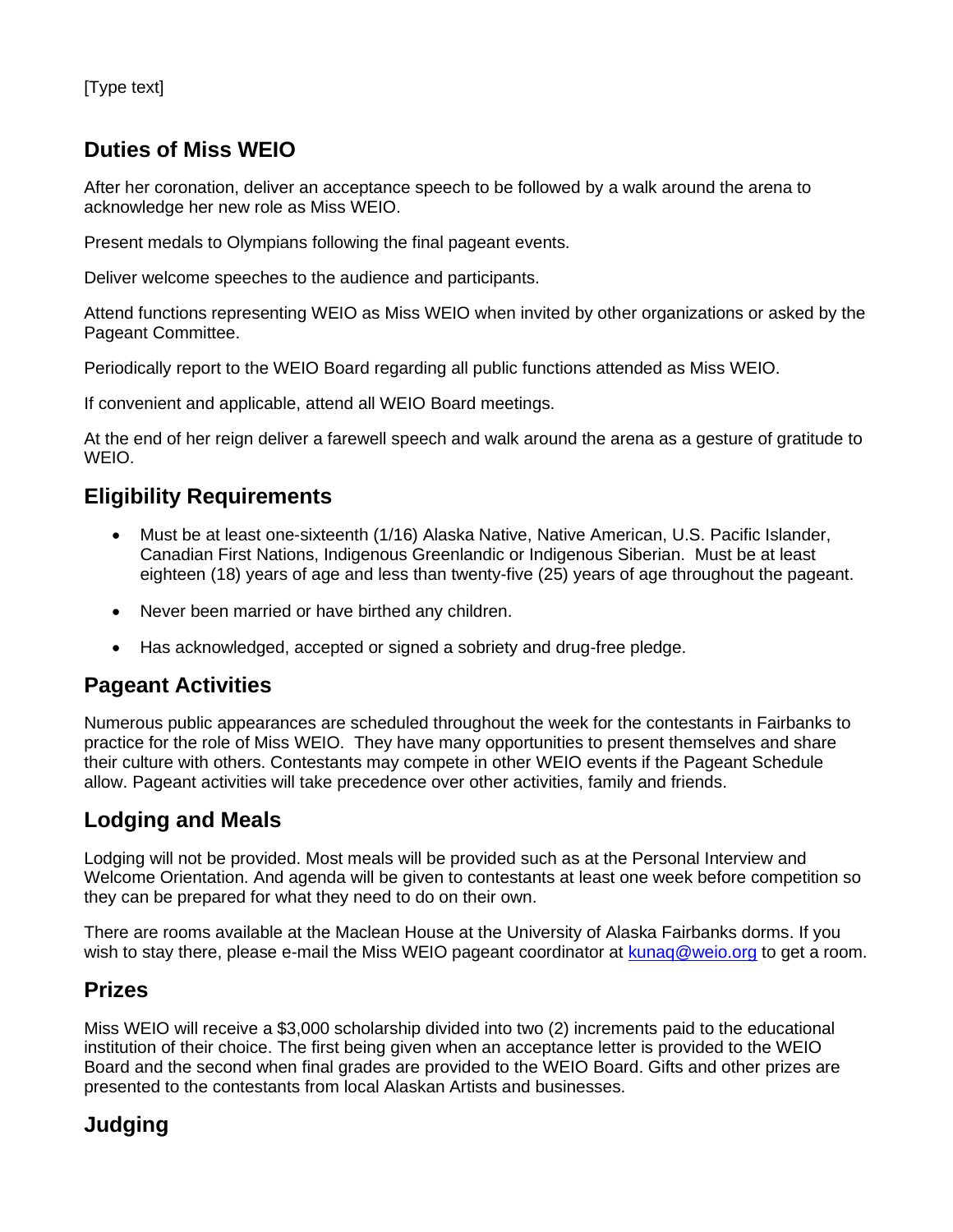Contestants are judged in four separate sessions: a personal interview with a panel of judges, cultural talent presentation, Indigenous language and the impromptu question session. The personal interviews are held privately while the other three sessions are public events.

For the personal interview competition, a panel of judges selected by the Miss WEIO Pageant Committee asks each contestant questions related to their regalia, platform (issues they are passionate about working on within their community). One important scoring component is the contestant's ability to introduce themselves using their Indigenous language. The scoring will be on their confidence and gracefulness of how they speak their language. Their name, where they are from, and what tribe do they come from is adequate, however more is encouraged. Example: Uaŋa Kunaq, Sitnasuaġmiutauruŋa. Inupiaġuruŋa (My name is Kunaq, I am from Nome. I am Inupiaq)

During the talent portion of the competition, the contestant will prepare and present a five to eight (5-8) minute talent presentation before a panel of judges. Contestants wishing to use any audio/visual equipment or any other kind of devices as a part of their talent presentation should first check with the Pageant Committee. Some equipment such as tape recorders and overhead projectors do not always perform well for larger audiences. Those contestants wishing to use props as part of their talent presentation must also inform the committee by providing the appropriate information in the application packet. The talent presentation will be timed and scores may be influenced by ability of the contestant to keep with the five-eight (5- 8) minute time limit.

During the impromptu question session, each participant will be judged on how well they articulate their answer and stay within the time allowed. Contestants will have three (3) minutes to answer an impromptu question. Warnings will be given when one (1) minute is remaining and (30) thirty seconds are remaining. Question topics can range from cultural traditions, issues within the community, and cultural values.

The categories on which the contestants are judged include knowledge of their culture and language, confidence, poise, overall presentation, personality, knowledge of WEIO, and current Native issues.

While being judged, the contestants will wear their traditional Native dress or semi-formal clothing, depending upon the event. The schedule of events will include information on which attire will be required for which event.

Based on the judges' overall scores, a contestant with the highest score will be crowned Miss WEIO, followed in descending order the First and Second runners-up. Awards will also be given for the Most Talented (highest score in talent competition) and Most Traditional (highest score during personal interview). The contestants will select from among themselves a person to hold the title of Miss Congeniality. A volunteer photographer will select a contestant for the Most photogenic.

### **Gifts**

It has been the tradition of the WEIO Pageant for the contestants to exchange gifts among themselves. You are encouraged to bring a gift representative of your culture that will be exchanged with another contestant toward the end of the pageant.

## **Introduction & Descriptive Information**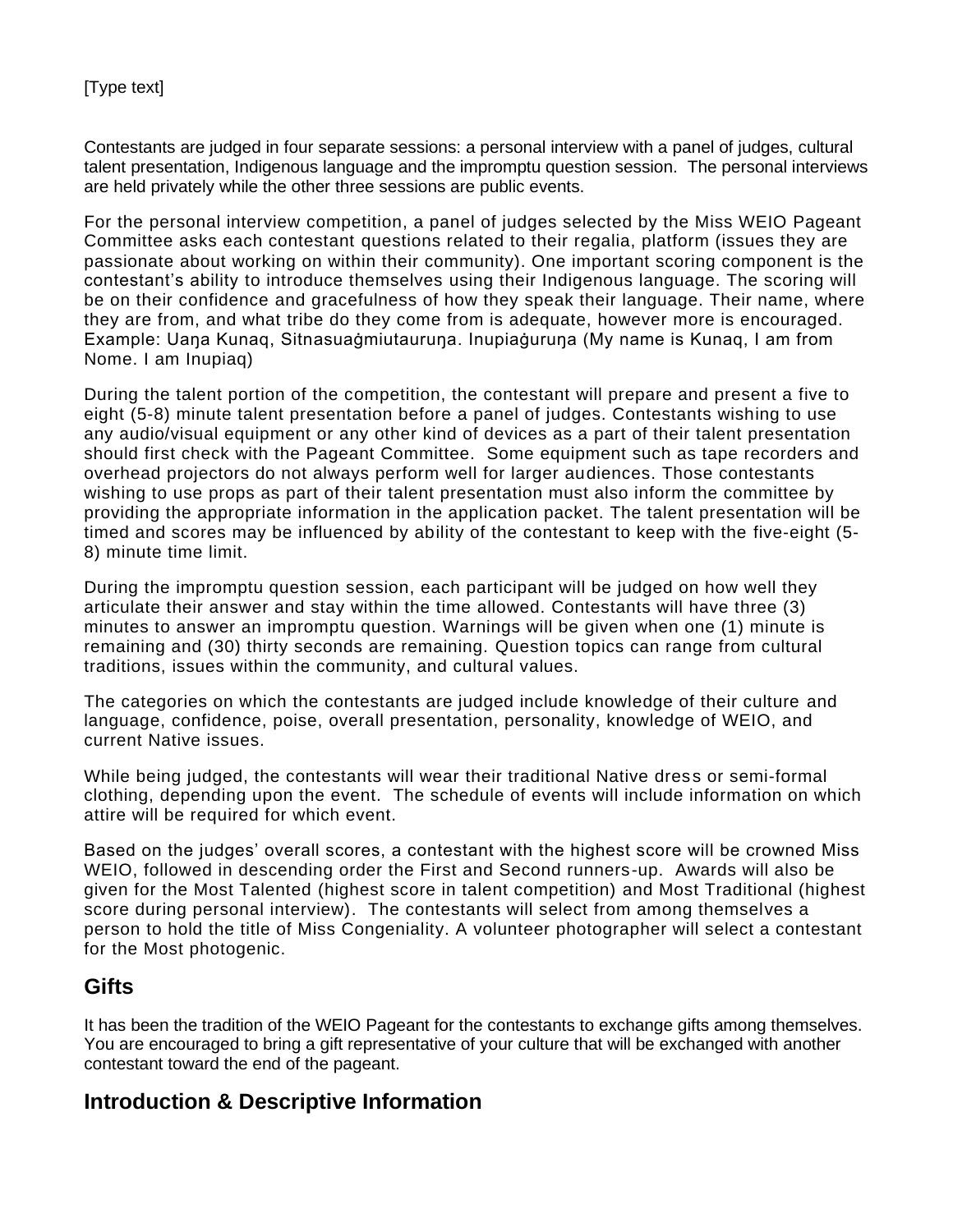The pageant committee encourages you to provide on typed cards or sheets of paper information about yourself so you may be introduced to the audience correctly. We also encourage you to provide an emcee (or your helper) to read your introduction in the manner you prefer and to ensure Native names are properly pronounced.

The personal introductions should be no longer than 2 minutes long and should be presented in your Indigenous language first and then in English (not required). Here is a list of what your introduction could look like.

- Name
- Home community and the state or province in which it is located
- Parents, grandparents etc.
- Cultural background or the tribe to which you belong
- Age
- Who you represent
- If you are planning to attend college, the name of the educational institution, where it is located and your major emphasis of study
- Future plans
- Activities you enjoy, favorite hobbies, community involvement, etc.
- A personal statement of significance to you

The talent presentation introduction should have the following information:

• A description of the talent you wish to present.

The description of your traditional dress should have the following information:

- Who made it.
- The materials used.
- Description of the outfit from head to toe.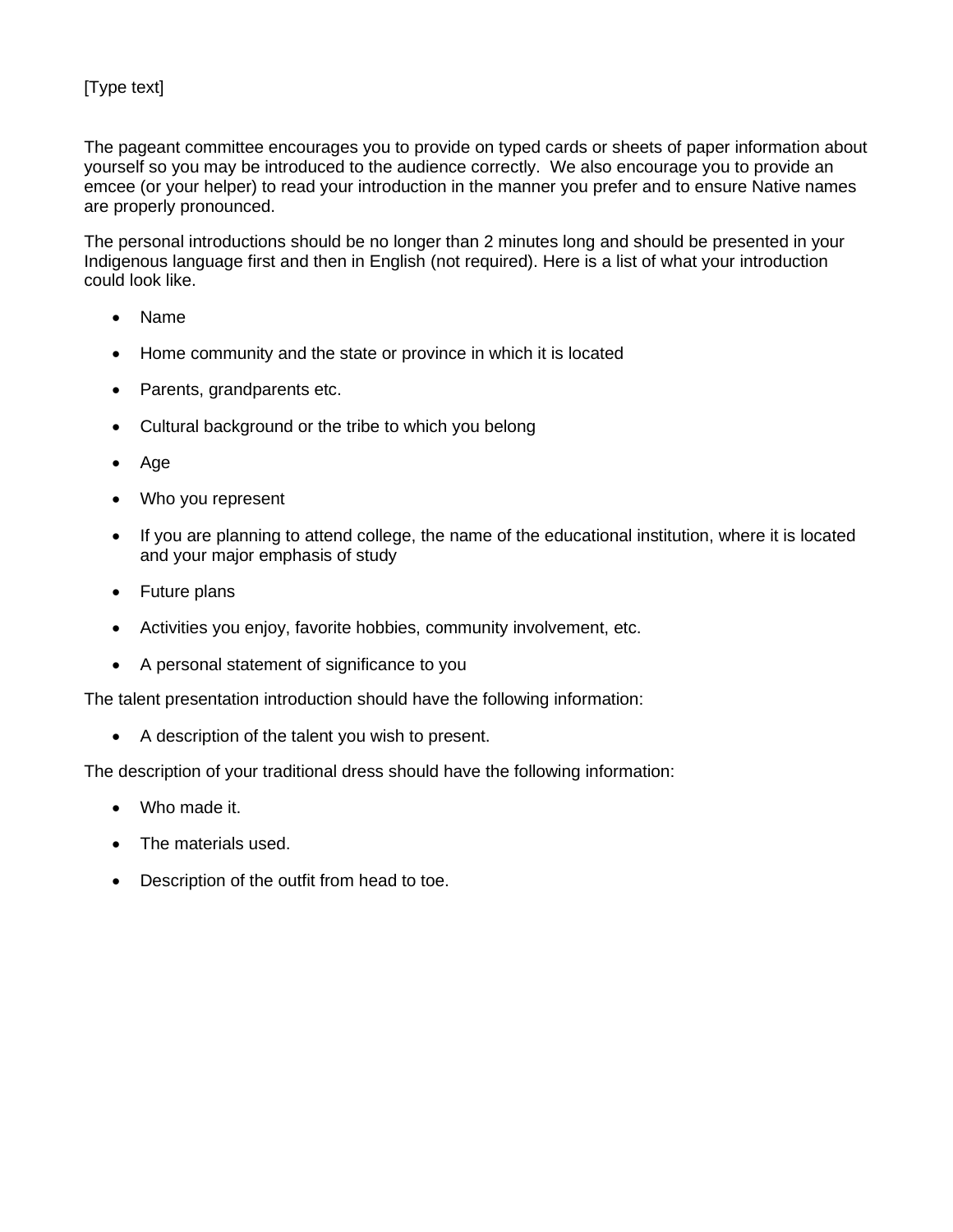### **Introduction Example**

**(You may wish to refer to the following example to help you in preparing your introductions)** Contestant number (##), Sally Jones, is a Koyukon Athabascan from the village of Rampart on the Yukon River. Sally's parents are Paul and Jane Jones; her grandparents are Sam and Alice Smith, and William and Mabel Jones. Sally is proud to represent her community and family. She is 18 years old and is representing her community and family.

Sally graduated from Mount Edgecumbe High School in May of 1999. She plans to attend the University of Alaska in the fall, majoring in business administration. She hopes to continue her education upon graduating from college and earn a master's degree in business, after which she wants to create her own business in Rampart that will employ local people.

Sally enjoys outdoor activities, such as dog sledding and cross-country skiing, and participates in many community events, including potlatches and dances. She is also an avid reader of non-fiction stories and enjoys surfing the net.

Sally's presentation will be a demonstration of how to clean and cut king salmon for making dry fish. Sally will wear a *b'its'ah hoolaanh,* made by her grandmother Alice Jones, and a pair of her favorite old beaded moose skin slippers made and given to her by her mother, Jane. Sally learned this skill from her summers in fish camp with her family.

Her grandmother, Alice Jones, made Sally Jones' traditional outfit. It is made of moose hide tanned by her father, Paul Jones. *(The description of the regalia should include everything the contestant is wearing, such as the material used, the type of animal, etc.).*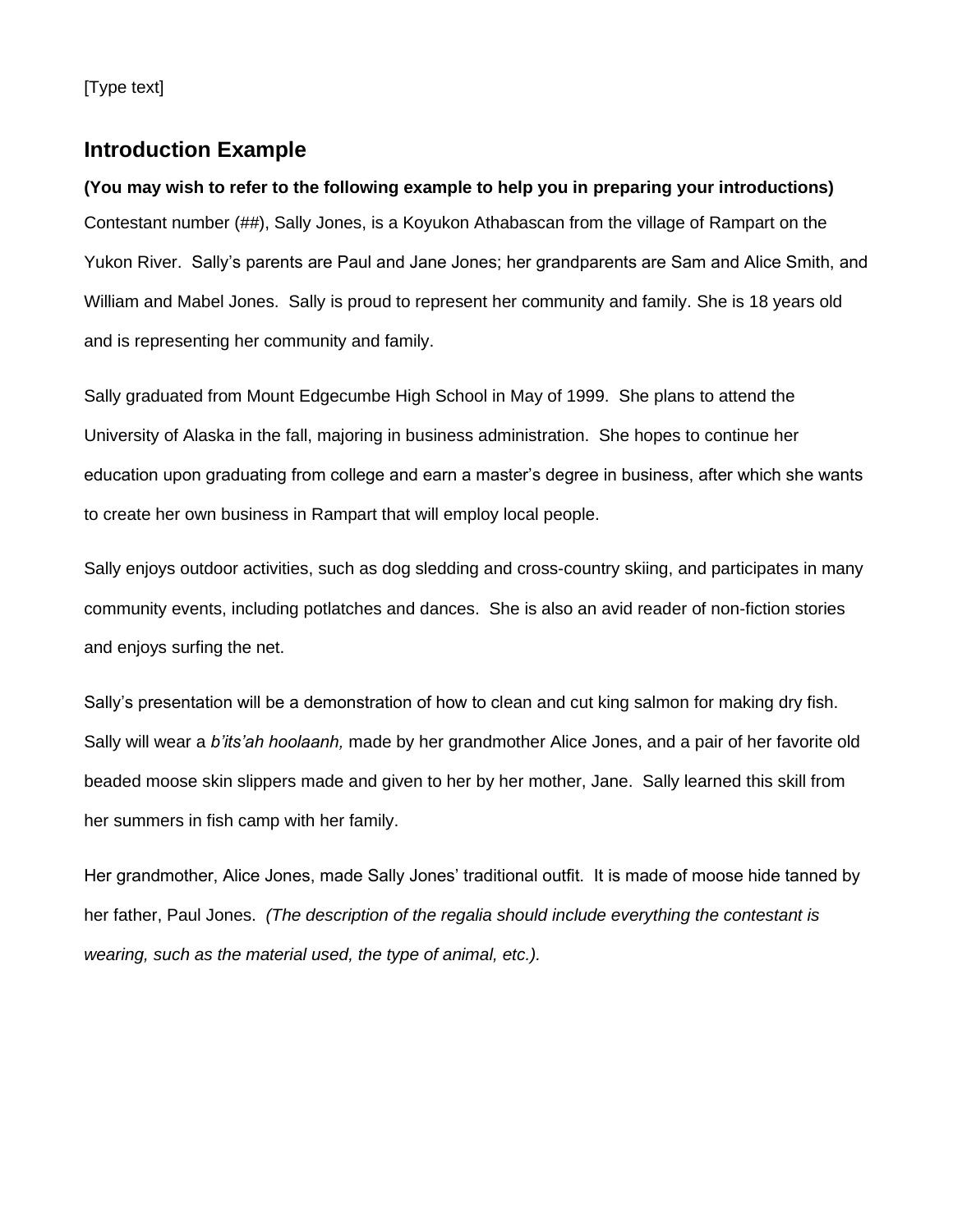## **Code of Conduct, Expectations, Waiver and Contract**

The young woman who earns the privilege of wearing the Miss WEIO crown is expected to carry on with pride and honor the heartbeat of WEIO. The crown represents the hard work she has demonstrated in order to represent the age-old traditions and spirit of WEIO.

Miss WEIO will symbolize our camaraderie as Native people – whether it is within her own community, at WEIO or elsewhere. Miss WEIO will be and is in harmony with the Native way of life when she honors the traditions of strength, agility, and endurance. She is expected to respect elders from all cultures and to share her knowledge, understanding and appreciation of Native heritage. Miss WEIO is a role model for whom others may aspire to emulate.

There are responsibilities by which all Miss WEIO contestants are expected to adhere. These guidelines were developed expressly with your safety in mind:

- Show respect to the other contestants by being on time for scheduled activities
- Show respect for WEIO by being present at all scheduled activities
- Show respect to your community and supporters by involving yourself in the WEIO
- Your behavior and manners must reflect the role you are playing as a representative of your community or area
- You are expected to fully commit yourself to the WEIO pageant selection process
- You are expected to commit yourself to being drug and alcohol-free while in the WEIO Pageant and while representing WEIO

Please be advised the WEIO Pageant Committee may ask you to withdraw from this event if you knowingly do not abide by the rules of conduct as outlined above.

Contestants and helpers are expected to read, understand and sign that you understand what is expected of you during this busy week. The chaperone will be expected to provide you with assistance as you prepare for each scheduled activity. The role of your helper is to help enhance your experience as you compete for the title of Miss WEIO.

# **Check List:**

| Contestant Registration Fee \$200.00 | Introduction & Descriptive Information |
|--------------------------------------|----------------------------------------|
| Helper, Travel, Emergency Form       | Copy of Tribal/BIA CIB Card            |
| <b>Contestant Application</b>        | Signed Waiver & Contract               |

Please inform the WEIO office of any changes in your travel plans, helper or other information about which you feel is important for us to know before your arrival in Fairbanks.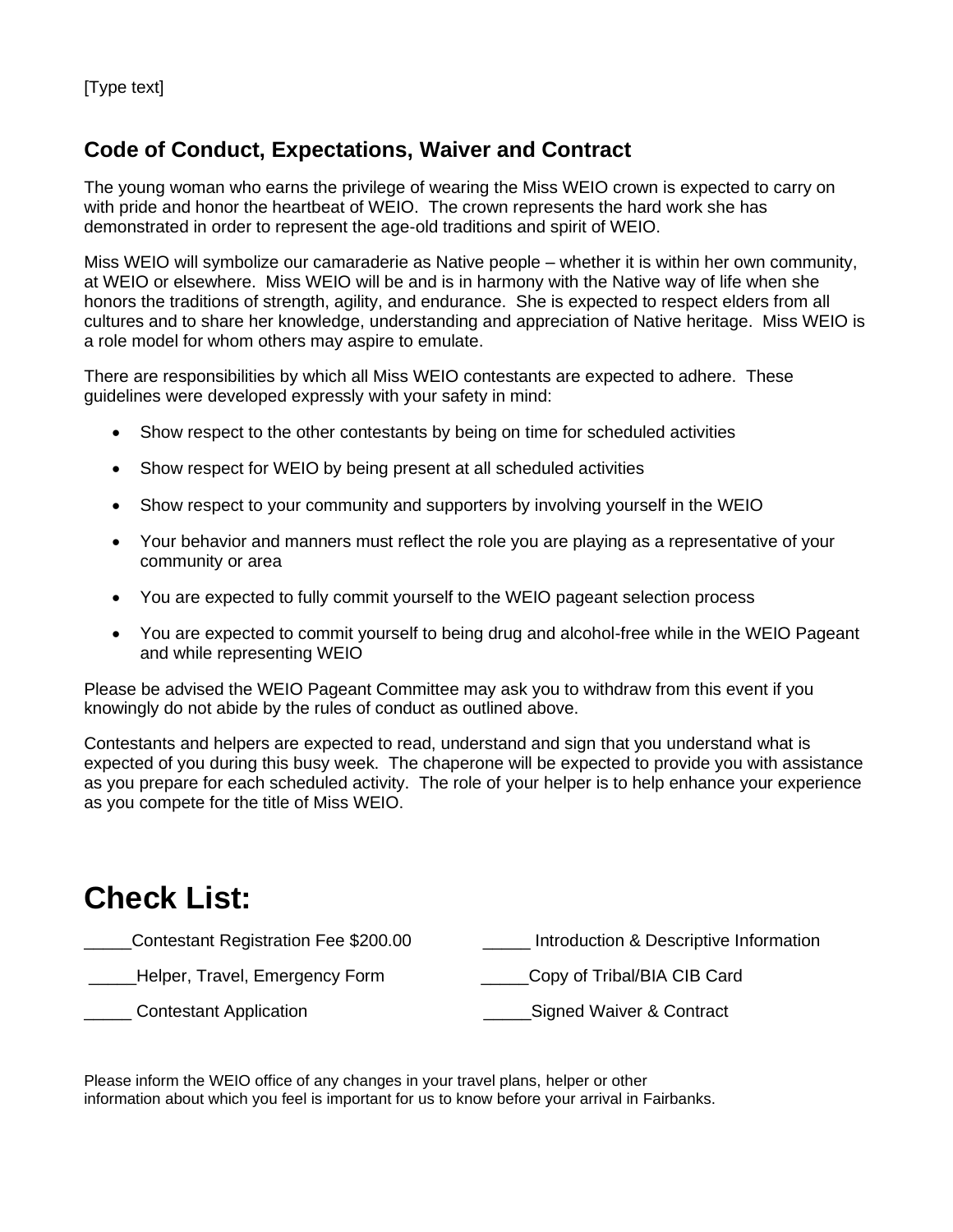# **Contestant Application:**

|                                                                                                      |                                                                                                     | Town/Village: _________________________________State/Province: _______________Zip Code: ____________ |  |                                                                                                                |  |
|------------------------------------------------------------------------------------------------------|-----------------------------------------------------------------------------------------------------|------------------------------------------------------------------------------------------------------|--|----------------------------------------------------------------------------------------------------------------|--|
|                                                                                                      |                                                                                                     |                                                                                                      |  |                                                                                                                |  |
|                                                                                                      |                                                                                                     |                                                                                                      |  |                                                                                                                |  |
|                                                                                                      |                                                                                                     |                                                                                                      |  | Birth date: ______________________Age: _________________________Degree of Native Blood:_______________________ |  |
|                                                                                                      | Tribal Affiliations: ____________________Who are you representing? ________________________________ |                                                                                                      |  |                                                                                                                |  |
|                                                                                                      |                                                                                                     |                                                                                                      |  |                                                                                                                |  |
|                                                                                                      |                                                                                                     |                                                                                                      |  |                                                                                                                |  |
|                                                                                                      |                                                                                                     |                                                                                                      |  |                                                                                                                |  |
|                                                                                                      |                                                                                                     |                                                                                                      |  |                                                                                                                |  |
| Do you have any special training or other education information you would like to share?             |                                                                                                     |                                                                                                      |  |                                                                                                                |  |
|                                                                                                      |                                                                                                     |                                                                                                      |  |                                                                                                                |  |
|                                                                                                      |                                                                                                     |                                                                                                      |  |                                                                                                                |  |
| Do you participate in any subsistence activities? If so, which ones? ______________________________  |                                                                                                     |                                                                                                      |  |                                                                                                                |  |
|                                                                                                      |                                                                                                     |                                                                                                      |  |                                                                                                                |  |
|                                                                                                      |                                                                                                     |                                                                                                      |  |                                                                                                                |  |
|                                                                                                      |                                                                                                     |                                                                                                      |  |                                                                                                                |  |
|                                                                                                      |                                                                                                     |                                                                                                      |  |                                                                                                                |  |
|                                                                                                      |                                                                                                     |                                                                                                      |  |                                                                                                                |  |
|                                                                                                      |                                                                                                     |                                                                                                      |  |                                                                                                                |  |
|                                                                                                      |                                                                                                     |                                                                                                      |  |                                                                                                                |  |
| Do you participate in Native Arts and Crafts? If so, which ones? ___________________________________ |                                                                                                     |                                                                                                      |  |                                                                                                                |  |
|                                                                                                      |                                                                                                     |                                                                                                      |  |                                                                                                                |  |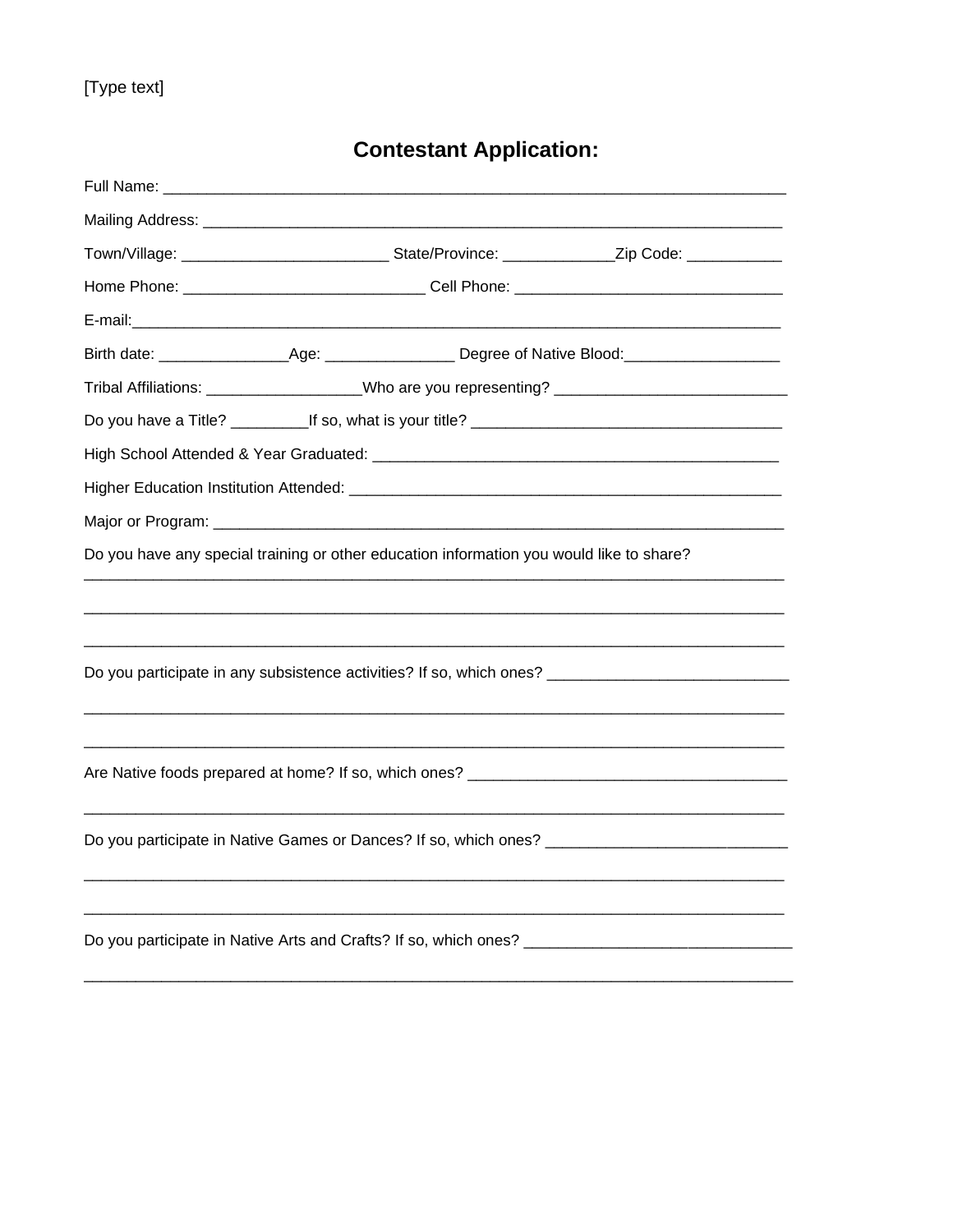## **Helpers Information**

| <b>Emergency Contact</b> |  |                                                                                         |  |  |
|--------------------------|--|-----------------------------------------------------------------------------------------|--|--|
|                          |  |                                                                                         |  |  |
|                          |  | Home Phone: ____________________Cell Phone: ________________Work Phone: _______________ |  |  |
|                          |  |                                                                                         |  |  |
|                          |  |                                                                                         |  |  |

# **World Exhibition of Indigenous Olympics**

Mailing Address: PO Box 72433, Fairbanks, AK 99707

Phone: (907) 452-6646 Fax: (907) 456-2422

[www.weio.org](http://www.weio.org/)

Miss WEIO Coordinator email: kunaq@weio.org

### **CONTEST APPLICATION AND CONTRACT**

**THE MISS WEIO PAGEANT**

2022 Miss WEIO Competition

Contestant: \_\_\_\_\_\_\_\_\_\_\_\_\_\_\_\_\_\_\_\_\_\_\_\_\_\_\_\_\_\_\_\_\_\_\_\_\_\_\_\_\_\_\_\_\_\_\_\_\_\_\_\_\_\_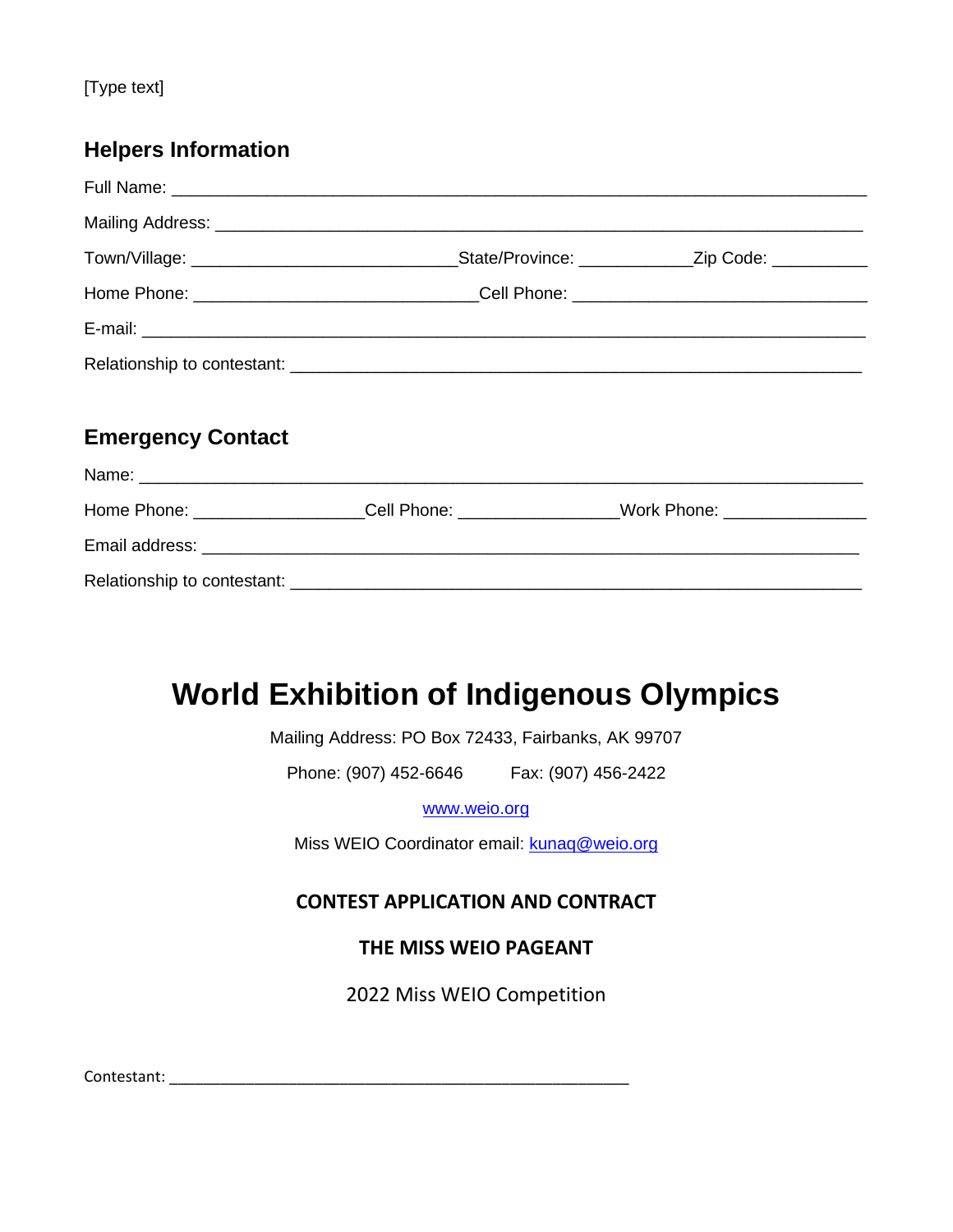### **Section 1 Introduction:**

- **1.1.** The World Exhibition of Indigenous Olympics (and herein after referred to as WEIO) is a non-profit corporation organized under the laws of the State of Alaska. WEIO has operated a program offering scholarship assistance for young women. In doing so, WEIO has made substantial investments in, and has developed a valuable identity for, the unique symbols and elements of its organization that have achieved national and even international recognition and approval. These elements include but are not limited to (1) providing educational assistance in the form of scholarships to young adult women who have not yet begun to assume the responsibilities of family life and are interested in career and educational advancement; (2) recognizing and honoring the traits of honesty, good character, talent, poise, intellect, cultural knowledge, leadership and good judgment in young women who enter the competition; and (3) enabling them to serve as role models for other young women with similar goals and personal characteristics.
- **1.2.**WEIO intends to conduct a competition for the title "Miss WEIO 2022", to be held in Fairbanks, Alaska July 13-16, 2022. The competition is conducted in a fashion that is designed to demonstrate respect for the traditional and historic foundations of the Organization.
- **1.3.** The winner of the competition shall be designated "Miss WEIO 2022," and shall be entitled to that title until her successor is named at the competition in 2023. During this period (the "Year of Service"), Miss WEIO 2021 is encouraged to participate in personal appearances. WEIO has also developed detailed procedures and requirements that govern the activities and conduct of Miss WEIO during her Year of Service. All of these procedures, standards and requirements are intended to protect and enhance the public acceptance of WEIO, and to assure that the program will continue to be able to operate for the benefit of future participants.
- **1.4.** In seeking to participate in the competition, each Contestant must understand and accept the requirements of the Program, including the rules for the contestants and the guidelines and limitations that will be applicable to her activities during her Year of Service is she is selected as Miss WEIO. In addition, each Contestant must understand and accept that WEIO's approval of the Contestant's participation in the competition, and if selected, service as Miss WEIO will be specifically based upon the representations and agreements in this Application and Contract and its attachments and the continued compliance with all of the regulations of the program. In such regard, I acknowledge that my ability to compete in the pageant shall be subject to review at each level of competition that I enter.
- **1.5.** Therefore, by signing this Application and Contract and submitting it to WEIO for approval, the Contestant represents and agrees that (1) all facts and representations contained in this Application and Contract and its attachments are true and accurate; (2) the Contestant agrees to abide by all rules and regulations of WEIO described in this Application and Contract and its attachments, in the period before and during the Year of Service; and (3) the Contestant meets each requirement for eligibility set forth in Section 2 of this Contract; and (4) WEIO shall have the sole discretion to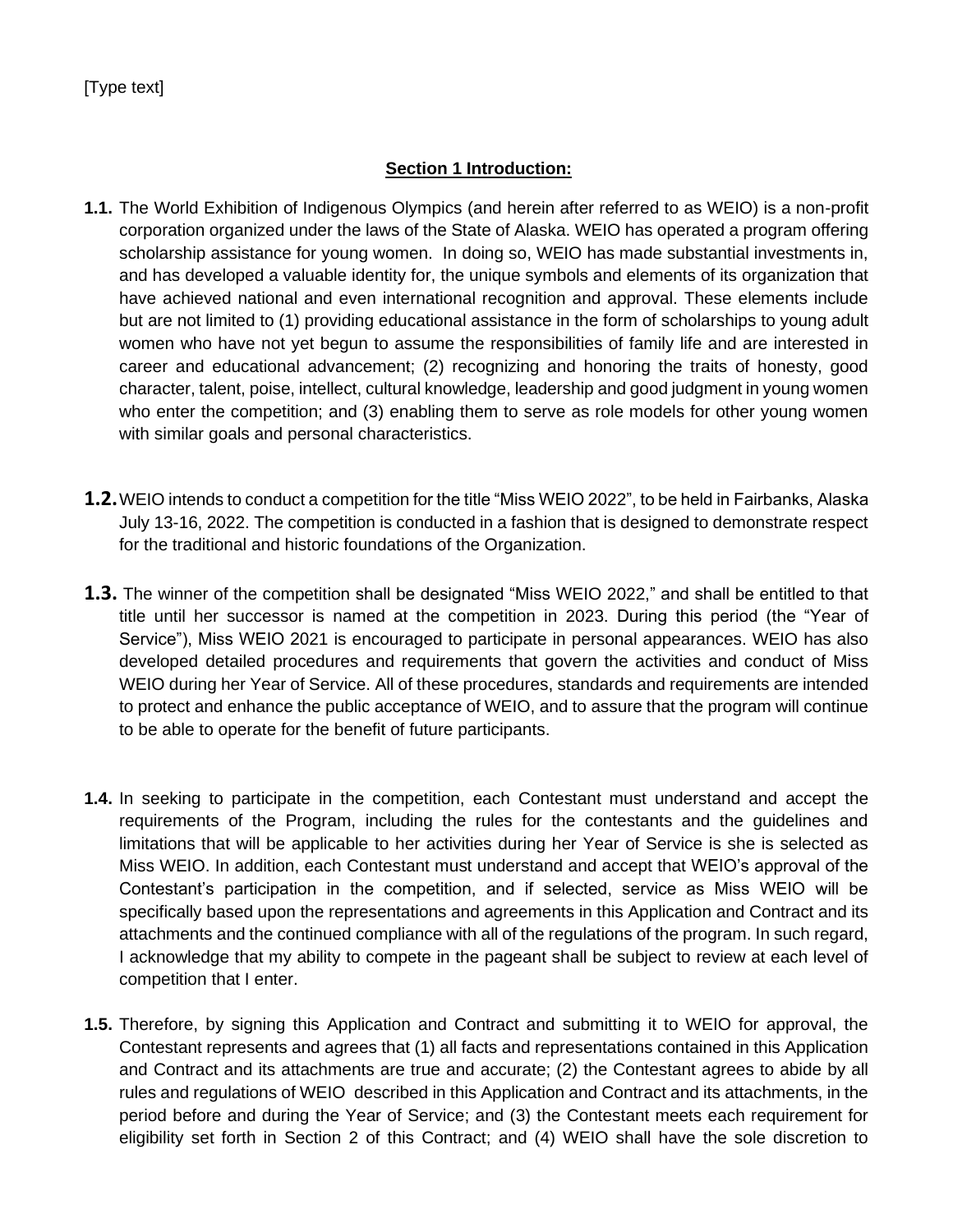determine whether, in its judgment, the Contestant may continue to participate in the Miss WEIO Pageant, in the event that the WEIO determines that any statement or representation by the Contestant is not true and accurate or that any action by the Contestant is inconsistent with the rules and regulations of the Pageant.

#### **Section 2: Eligibility of Contestant to Participate in the Miss WEIO Pageant**

- **2.1. Age.** I am currently \_\_\_\_ years of age. I was born on\_\_\_\_\_\_\_\_\_(mm/dd/yyyy). I understand that, in order to be eligible to compete, I must be between the ages of 18 and 25 years of age. Must be eighteen (18) by the time of my first appearance in preliminary rounds of the competition and no older than twenty-five (25) years of age by the last appearance.
- **2.2 Native Blood Quantum.** I understand that, in order to compete in the pageant I must be at least 1/16 Alaska Native, Native American, U.S Pacific Islander, Canadian First Nations, Indigenous Greenlandic or Indigenous Siberian. A copy of my Certificate of Indian Blood or other acceptable form of proof is included with Attachment A, the Supplemental Fact Sheet.
- **2.3 Education.** In order to be eligible to compete, I must be a high school graduate no later than six (6) months after the date of the competition, or have successfully completed the G.E.D. testing program for high school equivalency or have successfully completed the academic requirements for entry into a four-year college/university degree program.

**2.3.1**.I received a High School diploma in \_\_\_\_\_\_\_(year), from \_\_\_\_\_\_\_\_\_\_\_\_\_\_\_\_\_\_\_High School in \_\_\_\_\_\_\_\_\_\_\_\_\_ (State or Province).

**2.3.2** I am currently enrolled a\_\_\_\_\_\_\_\_\_\_\_\_\_\_\_\_\_\_\_\_\_\_\_\_(College/University), where I am presently attending classes in accredited courses.

**2.3.3.** I received a GED in  $(year)$ , from  $(State \space or \space)$ Province).

- **2.4 Personal Characteristics.** I understand that in order to be eligible to compete in the Miss WEIO Competition, I hereby certify to the Personal Characteristics set forth in this section:
	- **2.4.1. Gender.** I am and I have always been a female.
	- **2.4.2. Marital Status.** I am not now and I have never been married.
	- **2.4.3. Parental Status.** I am not now pregnant, and I have never been pregnant. I am not the adoptive parent of any child.
	- **2.4.4. Good Character.** I am of good moral character and I have not been involved at any time in any act of moral turpitude.
	- **2.4.5. Criminal Record.** Other than minor or petty offenses, I have never been convicted of any criminal offense and there are no criminal charges presently pending against me.
	- **2.4.6. Prior Conduct.** I have never performed any act or engaged in any activity or employment that is or could reasonably be characterized as dishonest, immoral, or indecent.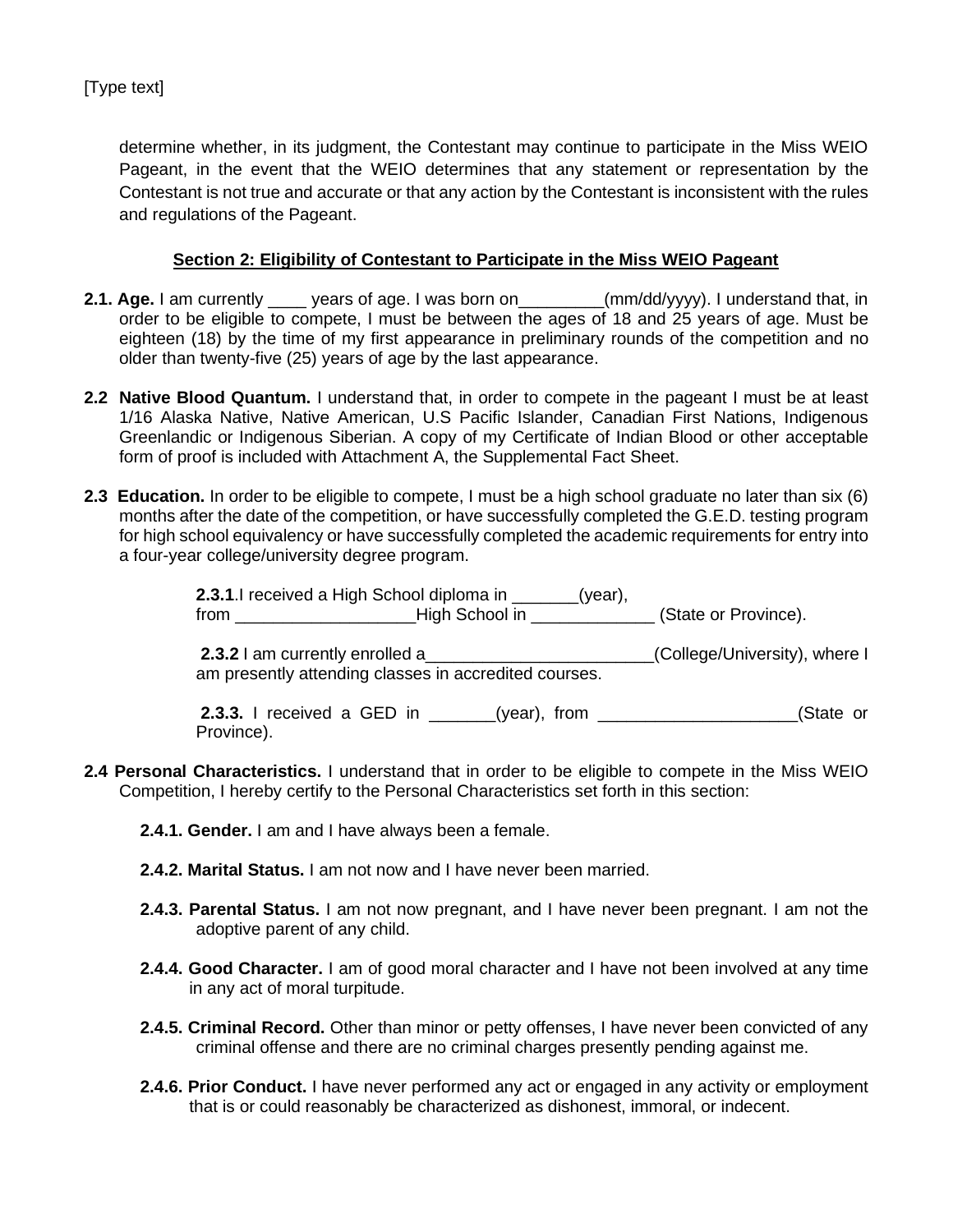- **2.4.7. Health.** I am in good health and, to the best of my knowledge, can participate fully and without limitation in any Program activities. Any current medical condition or disability will not impede my ability to complete my Year of Service or fulfill my obligations under this Agreement.
- **2.4.8. Substance Abuse.** I do not use or consume any illegal substances or controlled substances other than those obtained pursuant to a valid prescription and taken according to the directions of a licensed health care professional. I do not abuse the use of alcohol, prescriptive drugs or other dangerous substances.

### **2.5 Contractual and Other Obligations**

- **2.5.1 Prior Contractual Commitments.** I have not authorized any person, firm or corporation to use my name, photograph, picture, or present or future title that I hold or may hold, in connection with an endorsement to advertise any commercial product. I am not a party to any contract with any person, firm or corporation in respect to any present title that I hold or may hold, nor have I made any commitments for the future regarding any such titles. I do not have any legal obligations that would prevent or limit my participation and appearances in the Miss WEIO Competition or, if selected as Miss WEIO, in the Year of Service.
- **2.5.2. Use of the Miss WEIO Title, Organization Name, Words and Symbols.** After the conclusion of my Year of Service, if I am advised by the WEIO Organization that, in its sole and exclusive judgment, my use of any of the titles, words or symbols associated with WEIO and the Pageant has caused or is reasonably likely to cause harm, I agree to discontinue any such use immediately. I understand and agree that the judgment of WEIO shall be final and binding.

**2.5.3. Changes in Circumstances.** I understand and agree that if, at any time after I file this Application and Contract with WEIO, including during my Year of Service, if any of the facts stated in this Application and Contract or its attachments should change, I have the obligation to report any such change in writing immediately to WEIO. I also understand that if I fail to do so, WEIO may, in its sole discretion, determine to limit or prevent my participation or to terminate my Year of Service.

### **Section 3: Participation in the Miss WEIO Competition**

**3.1. Participation in Competition.** I agree to participate in the series of events and appearances leading up to the final selection of Miss WEIO. These events shall commence and be scheduled on dates to be determined by WEIO. I will be bound by the rules and regulations governing the Miss WEIO Competition and the procedures for the awarding and supervision of scholarships described in Attachment A. My participation in the competition shall include public appearances required of me by WEIO including, but not limited to, television and radio broadcasts, personal appearances, interviews, still photo sessions,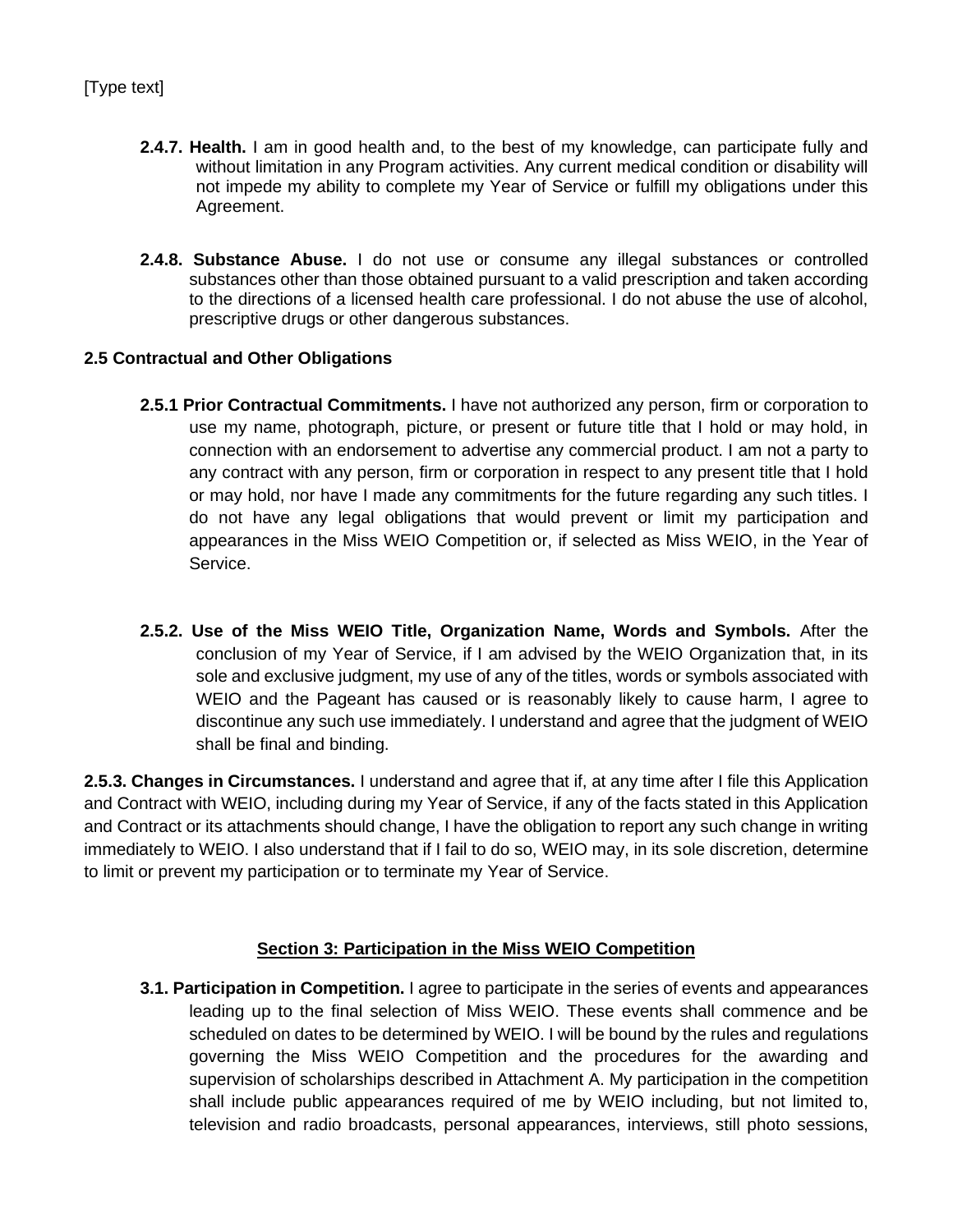and video and audio taping or filming of all or any part of the events associated with the competition.

- **3.2. Conduct of the Competition.** I understand and agree that WEIO shall determine the manner and method of conducting the competition in its sole discretion. I further understand and agree that WEIO shall also determine the time, method and manner of judging the competition and the awarding and supervision of any scholarships in its sole discretion. I understand and agree that the judging score sheets are the property of WEIO and are kept confidential and not subject to review by anyone other than authorized representatives of the organization. The decision of the persons designated by WEIO to judge the various events in any and all matters pertaining to the selection of the winners shall be final in all respects.
- **3.3. Permanent License of Publication Rights.** I hereby authorize WEIO and anyone duly licensed or authorized by WEIO to (1) televise, photograph, broadcast and/or make radio, television, video and audio tapes or motion picture recordings or me individually or in a group; (2) use or re-use such photographs, recordings, video tapes, audio tapes and/or motion picture files in all media throughout the world in perpetuity; and (3) use my name, likeness and/or physical depiction for any purpose in perpetuity, in an unedited or edited manner or fashion as the organization, in its sole discretion, shall determine. This authorization shall also include the use of all such photographs, recordings, videotapes, audiotapes and/or motion picture films made during my Year of Service.
- **3.4. The Miss WEIO Ownership Rights.** I understand and agree that all photographs, tapes and films made of me for trade, advertising and any other purpose or purposes as a participant in the competition, and any use of my name, likeness and/or physical depiction when identified with the Program, shall be the sole and exclusive property of WEIO. I understand and agree that I shall have no claim or right to those photographs, tapes and films, not only during the period between and during the competition and, if I am selected as Miss WEIO, during my Year of Service but in perpetuity thereafter. I understand and agree that this provision refers to and includes all photographs, tapes and films from any activities relating to the competition, including but not limited to interviews, rehearsals and publicity events, either individually or as a member of a group.

**3.4.1 The Miss WEIO crown and sash** are and remain the property of the WEIO. These items are to be returned to WEIO if the winner must step down or any reason or when she passes her title on at the end of her Year of Service. If crown and sash are lost, damaged, or destroyed, the Miss WEIO will be responsible for paying up to \$1,000.

**3.5. Selection as Runner-Up.** If I am selected at the competition as a runner-up for the title of Miss WEIO, I agree to remain available to assume all of the rights, obligations and commitments of the Year of Service, as described in this Application and Contract, in the event that WEIO appoints me to do so by reason of the inability or ineligibility, during the Year of Service, of any Contestant who was selected as Miss WEIO or as another runnerup.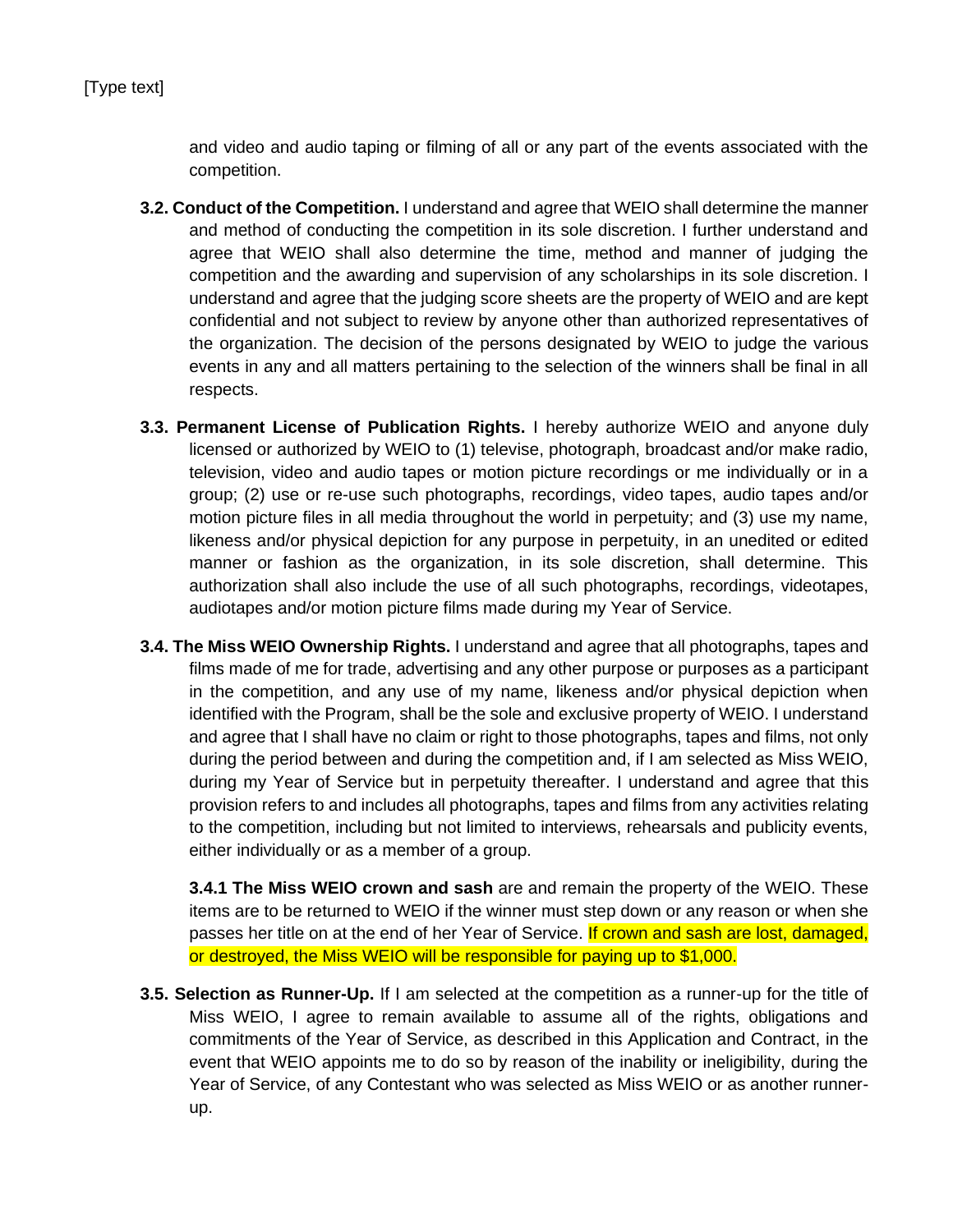**3.6. Change in Circumstances.** I understand that if, at any time between the date of this Application and Contract and the completion of the competition, any facts concerning my eligibility to participate in the competition should change, including without limitation my marital or parental status, good character and reputation. WEIO shall have the right, in its sole discretion, to determine that I am not eligible to participate in competition.

### **Section 4: Legal Obligations and Agreements**

- **4.1. Scholarship Grants and Forfeitures.** I understand and agree that the grant of scholarships by WEIO is subject to the terms and conditions of the Scholarship Rules and Regulations attached to this Application and Contract as Attachment A. By signing this Application and Contract, I agree to be bound by those rules and regulations. I understand that all scholarships that I may be awarded will be non-forfeitable in the event that I breach this Contract or fail to perform any duties that I may have as a Contestant. I also understand and agree, however, that such scholarships may be forfeited if I have made any misrepresentations as to my eligibility to compete.
- **4.2. Documents and Information; Cooperation with Inquiries.** I agree to provide WEIO, at its request, with any documents or information necessary to determine any question with regard to my initial or continuing eligibility to compete or to complete my Year of Service. I also agree to cooperate fully with any inquiry undertaken by WEIO in connection with my initial or continuing eligibility, and to provide sworn statements and any relevant documents if requested to do so by WEIO.
- **4.3. Termination of Eligibility.** I understand and agree that if:
	- **4.3.1.** any of the representations or statements made by me in this Application and Contract or any of its attachments is determined by WEIO to be false;
	- **4.3.2.** there is a change of circumstances that would affect my eligibility to participate in the competition or to complete my Year of Service, including without limitation changes in my marital or parental status, good character and reputation or (if relevant to my eligibility) my educational status;
	- **4.3.3.** I fail to conduct myself in a manner which, in the sole and exclusive judgment of WEIO, is consistent with the standards and dignity of the program.
	- WEIO shall have the right, in its sole and exclusive judgment, to determine that I am not eligible to participate or continue to participate in the competition or to complete my Year of Service. In that event, all titles, awards, and perquisites of my position as a Contestant, as appropriate, shall be terminated and forfeited, subject to the provisions of Section 6.1 of this Application and Contract.
- **4.4. Public Release of Information.** I understand that some elements of the Program, and in particular the competition and the public appearances of Miss WEIO during the Year of Service, are frequently the subject of intense media and public interest and scrutiny. I further understand that it is very important for the Miss WEIO Organization to maintain a high level of public trust in and acceptance of the integrity of, and manner of conducting, the